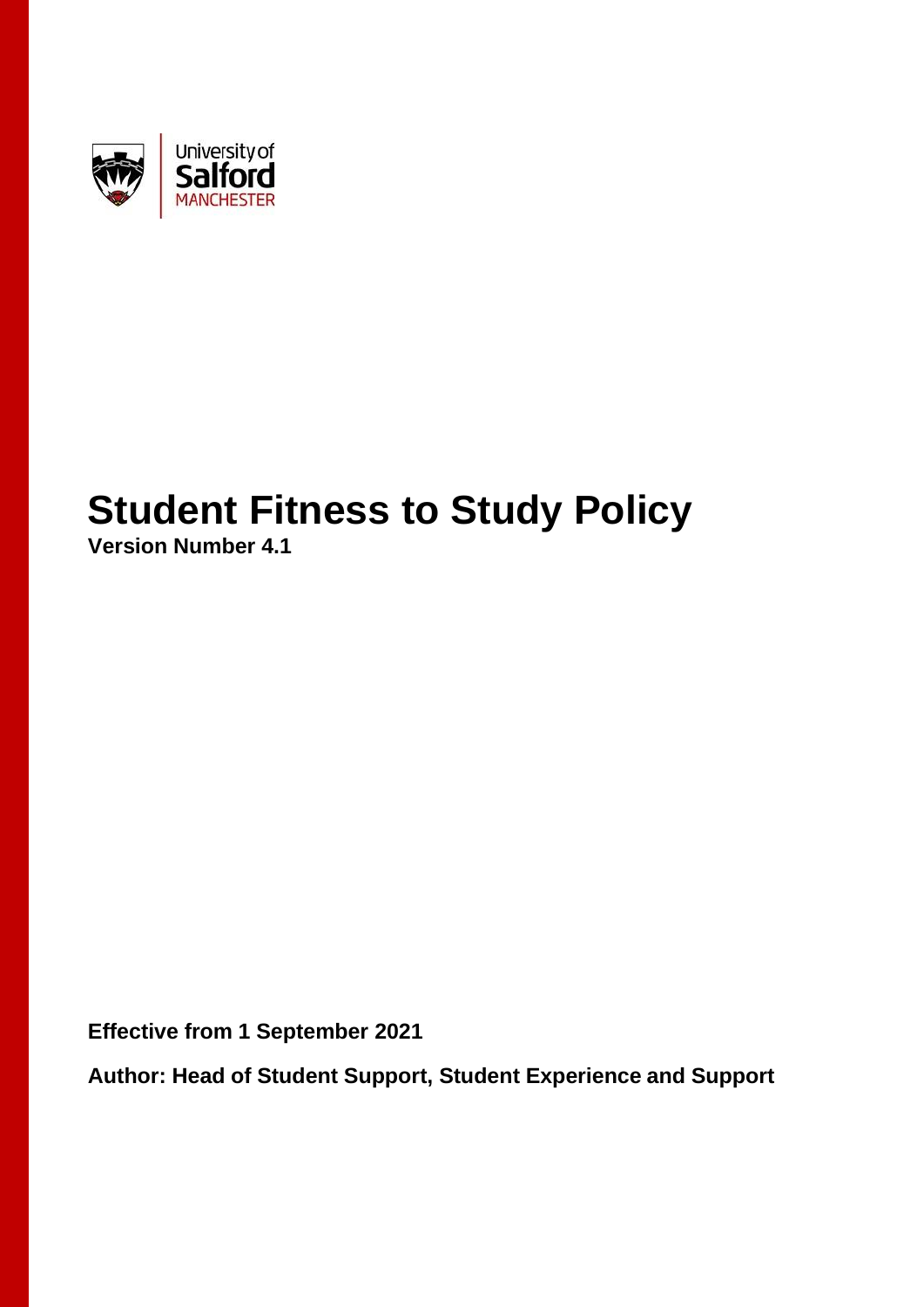# **Contents**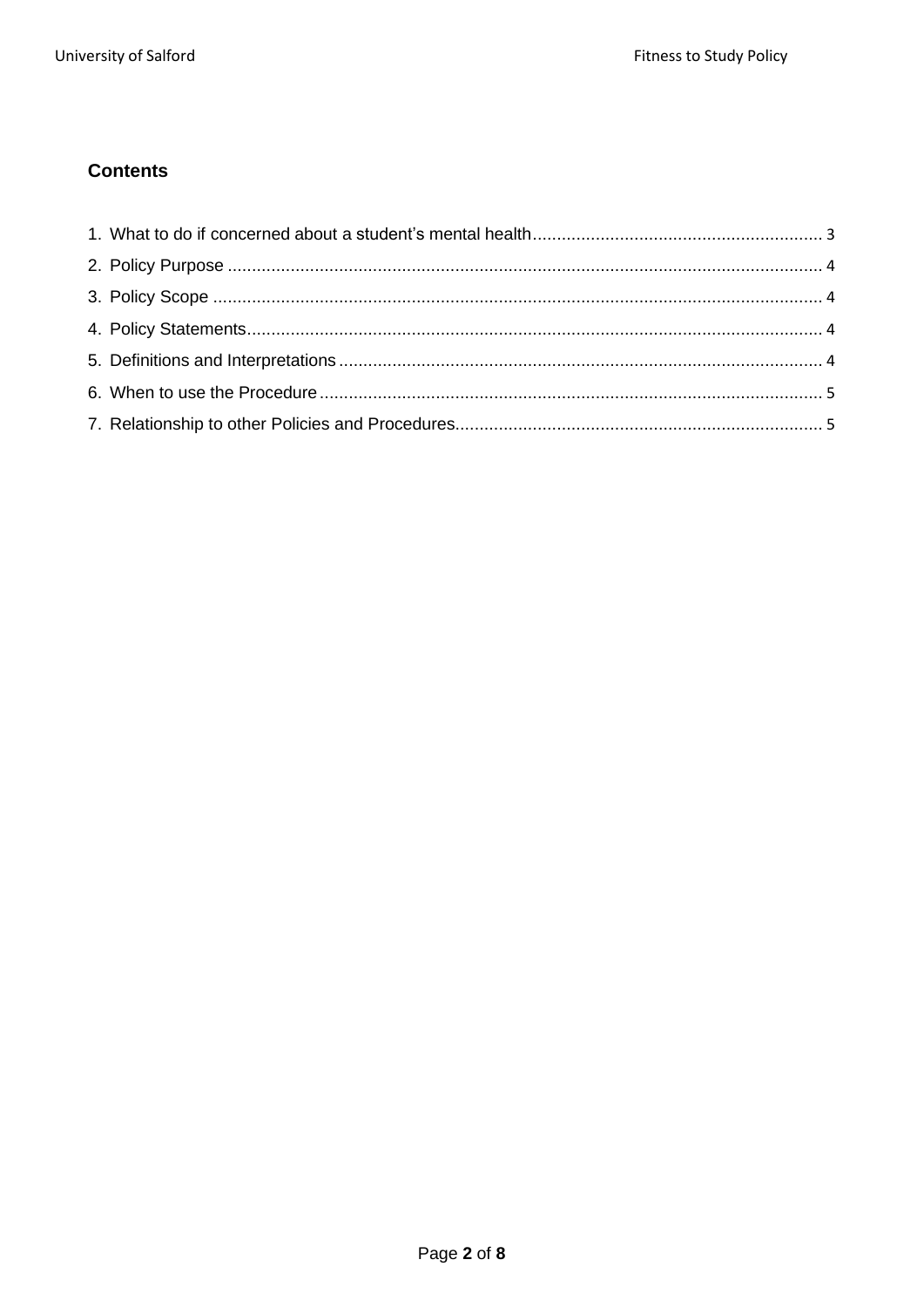## <span id="page-2-0"></span>**1. What to do if concerned about a student's mental health**

Any person who has concerns that a student may need additional support should signpost the student to, or report concerns directly to, appropriate services as soon as possible. If you are unsure how to act in relation to concerns about a student, you can seek advice from the askUS team.

#### **Immediate concern about risk**

If you are concerned that there is an immediate risk from a student towards themselves orothers, you should contact the emergency services on 999 directly and the University Security team (Emergency 0161 29**5 3333**) immediately afterwards.

#### **Support Services**

askUS Enquiries (visit<https://www.salford.ac.uk/askus/contact-askus> for opening hours)0161 29**5 0023** or [askUS@salford.ac.uk](mailto:askUS@salford.ac.uk)

Counselling & Wellbeing Service (core hours 9am-5pm, Mon-Fri excl. public holidays)0161 29**5 0023** or [wellbeing@salford.ac.uk](mailto:wellbeing@salford.ac.uk)

Disability & Learner Support Service (core hours 9am-5pm, Mon-Fri excl. public holidays)0161 29**5 0023** or [disability@salford.ac.uk](mailto:disability@salford.ac.uk)

Chaplaincy team (variable hours – for urgent enquiries contact askUS Enquiries) [faithcentre@salford.ac.uk](mailto:faithcentre@salford.ac.uk)

Students' Union Advice Service (core hours 9am-4pm, Mon-Fri excl. public holidays)0161 351 5400 [advicecentre-ussu@salford.ac.uk](mailto:advicecentre-ussu@salford.ac.uk)

#### **Who can students talk to?**

If a student is worried about their own health or wellbeing or that of another student theycan talk to:

- A member of a relevant professional service, such as the Counselling & Wellbeing Service or the Disability and Learner Support Service.
- A member of academic staff.
- An officer, student representative or staff member of the Students' Union.
- Another relevant person (such as a placement liaison or mentor or your GP).
- Professional body or Union representatives.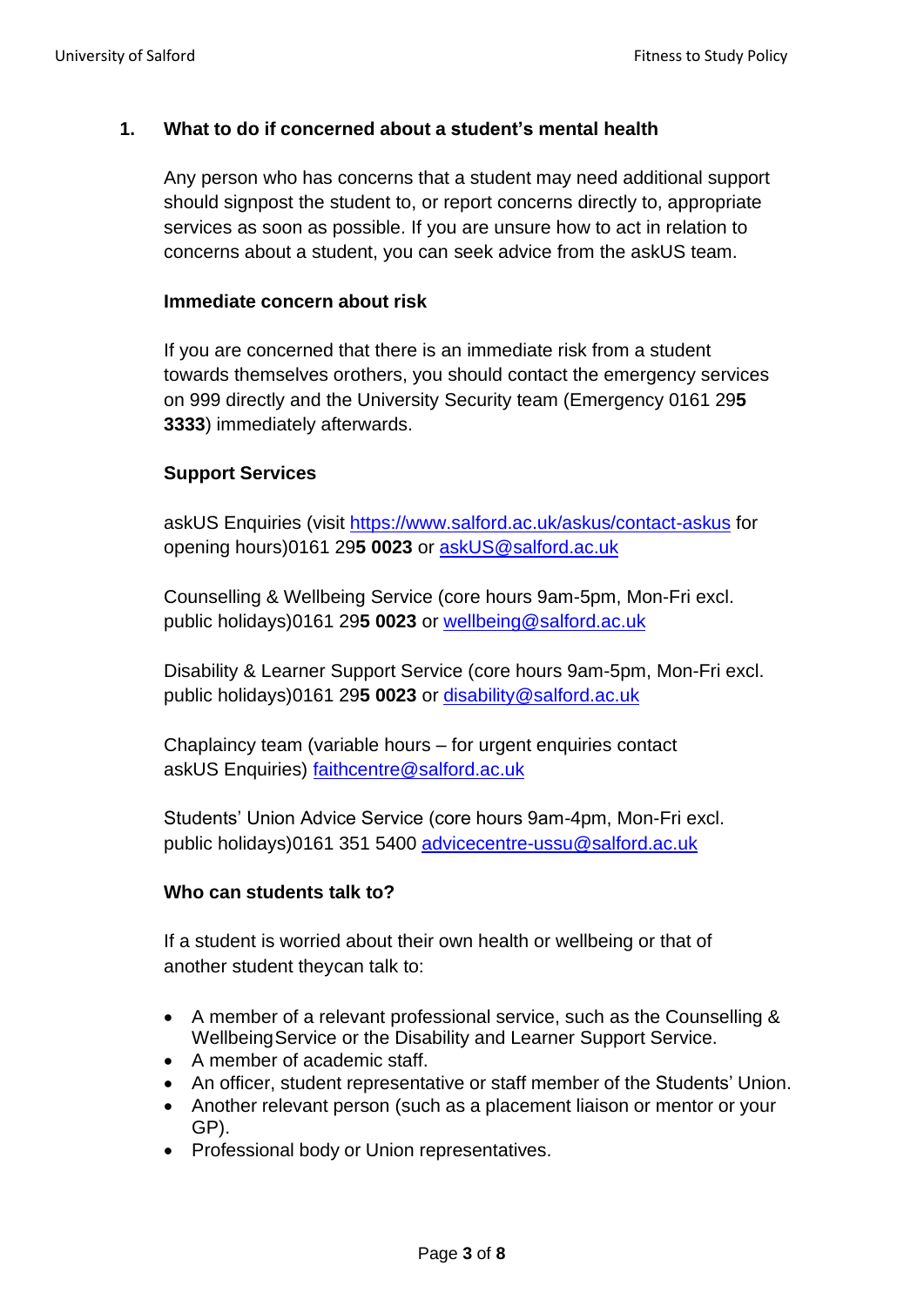# <span id="page-3-0"></span>**2. Policy Purpose**

The purpose of this policy is to:

- a) inform students and staff of what is 'fitness to study';
- b) provide a clear, supportive and impartial procedure for staff to address concerns relating to a student's fitness to study; having due regard to the principles of naturaljustice;
- c) encourage engagement with the student at an early stage and promote joint problem-solving and planning between the University and the student.

# <span id="page-3-1"></span>**3. Policy Scope**

This applies to all taught and research students registered at the University of Salford. Itdoes not apply to students studying at collaborative partner organisations which are expected to have their own procedures in place.

#### <span id="page-3-2"></span>**4. Policy Statements**

- i) The University has a duty of care to respond appropriately where there are concernsrelating to a student's health and wellbeing and the impact that may have upon the individual and/or other members of the University community.
- ii) The University is committed to supporting student wellbeing and recognises that apositive approach to the management of physical and mental health is crucial to student learning and academic achievement.
- iii) The University aims to implement this policy through the associated [procedure](https://teams.microsoft.com/l/file/9BBFCC5C-54E0-4869-A17B-6EA4D8DA1CF5?tenantId=65b52940-f4b6-41bd-833d-3033ecbcf6e1&fileType=docx&objectUrl=https%3A%2F%2Ftestlivesalfordac.sharepoint.com%2Fsites%2FFitnesstoStudySupporttoStudy%2FShared%20Documents%2FGeneral%2FFitness%20to%20Study%20Policy%20V5-0%20April%202019.docx&baseUrl=https%3A%2F%2Ftestlivesalfordac.sharepoint.com%2Fsites%2FFitnesstoStudySupporttoStudy&serviceName=teams&threadId=19%3Aa2a5280b47e3442a889bcf4e2f443225%40thread.skype&groupId=f43fe161-1f2d-4f61-8fa8-83adb84d2370) in a supportive manner. The policy does not aim to facilitate the withdrawal or expulsion ofstudents for misconduct.
- iv) When implementing the Fitness to Study policy, all staff will have regard to the need tofollow the principles of accessibility, clarity, proportionality, timeliness, fairness, independence, confidentiality, and the enhancement of the student experience. Theseprinciples are discussed in more detail in Appendix 4 of this policy.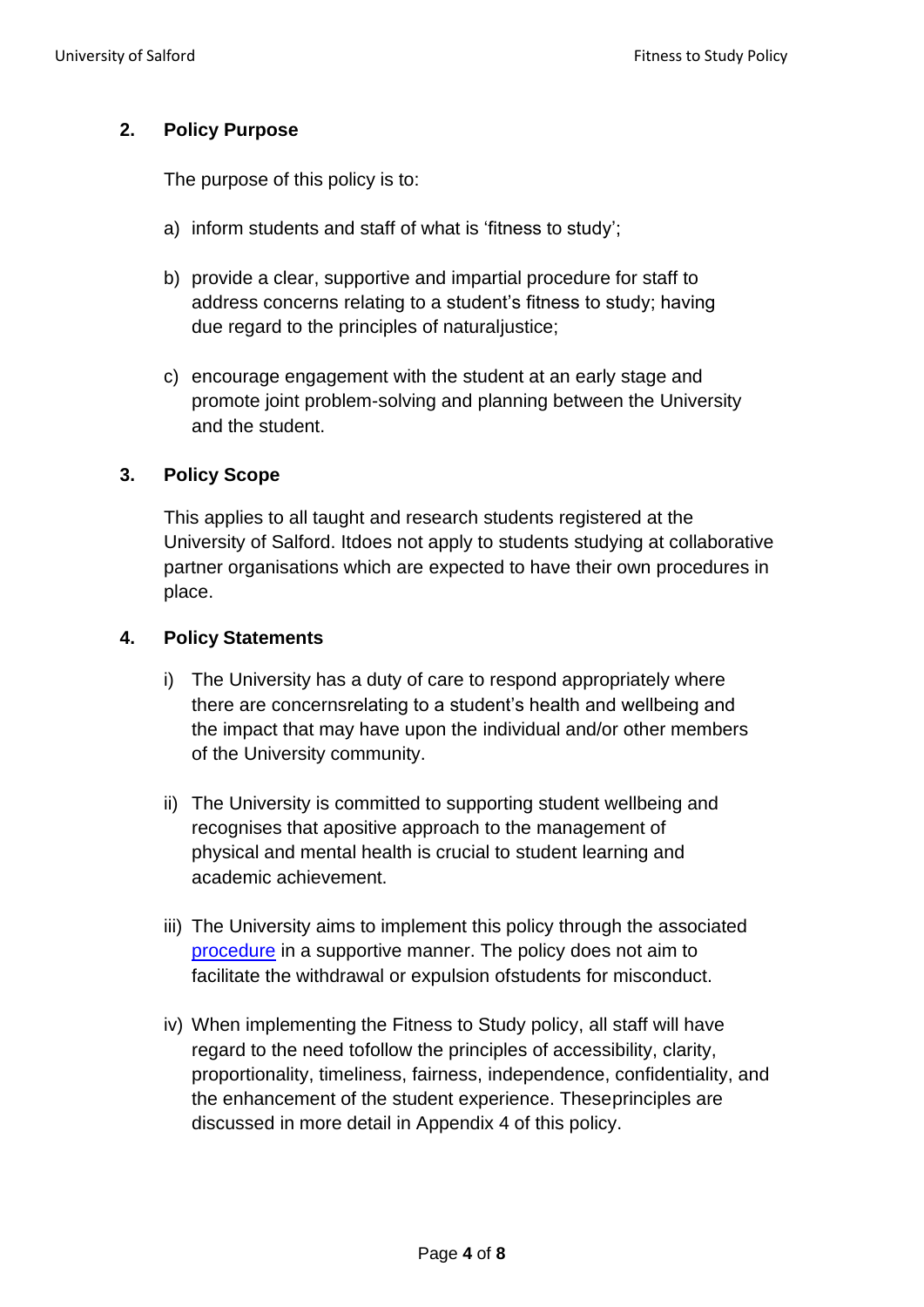# <span id="page-4-0"></span>**5. Definitions and Interpretations**

- i) When a student is 'fit to study', they are physically and mentally well enough so that,with any necessary and reasonable support and adjustments in place:
	- They can engage with and benefit from their academic studies and submit assessments with a reasonable chance of obtaining the qualification they haveregistered for;
	- Their behaviour does not unreasonably disrupt any other members of the Universitycommunity; or visitors in their University business;
	- They do not put their own health and safety at risk, or that of others.
- ii) A reference in this policy or associated procedure to an officeholder includes thatoffice-holder's deputy or nominee.
- iii) A 'friend' means a friend, relative or guardian, a fellow student at the University acting in a supporting capacity, or a member or staff member of the Students' Union. A friendmay support and assist the student but should not represent them or act on their behalf, including in a legal capacity.

#### <span id="page-4-1"></span>**6. When to use the Procedure**

The procedure may be invoked at the appropriate stage when a student's fitness to studyis in question. Such a question may arise due to a range of circumstances including (but not limited to):

- Behaviour which would normally be dealt with as a disciplinary or fitness to practise matter, but which may be known to be or suspected to be the result of an underlyingphysical or mental health difficulty.
- A student's health difficulties are adversely affecting the health, safety or wellbeing ofthemselves or others.
- A student's academic performance and/or engagement is unsatisfactory and may beknown to be or suspected to be the result of an underlying physical or mental health problem.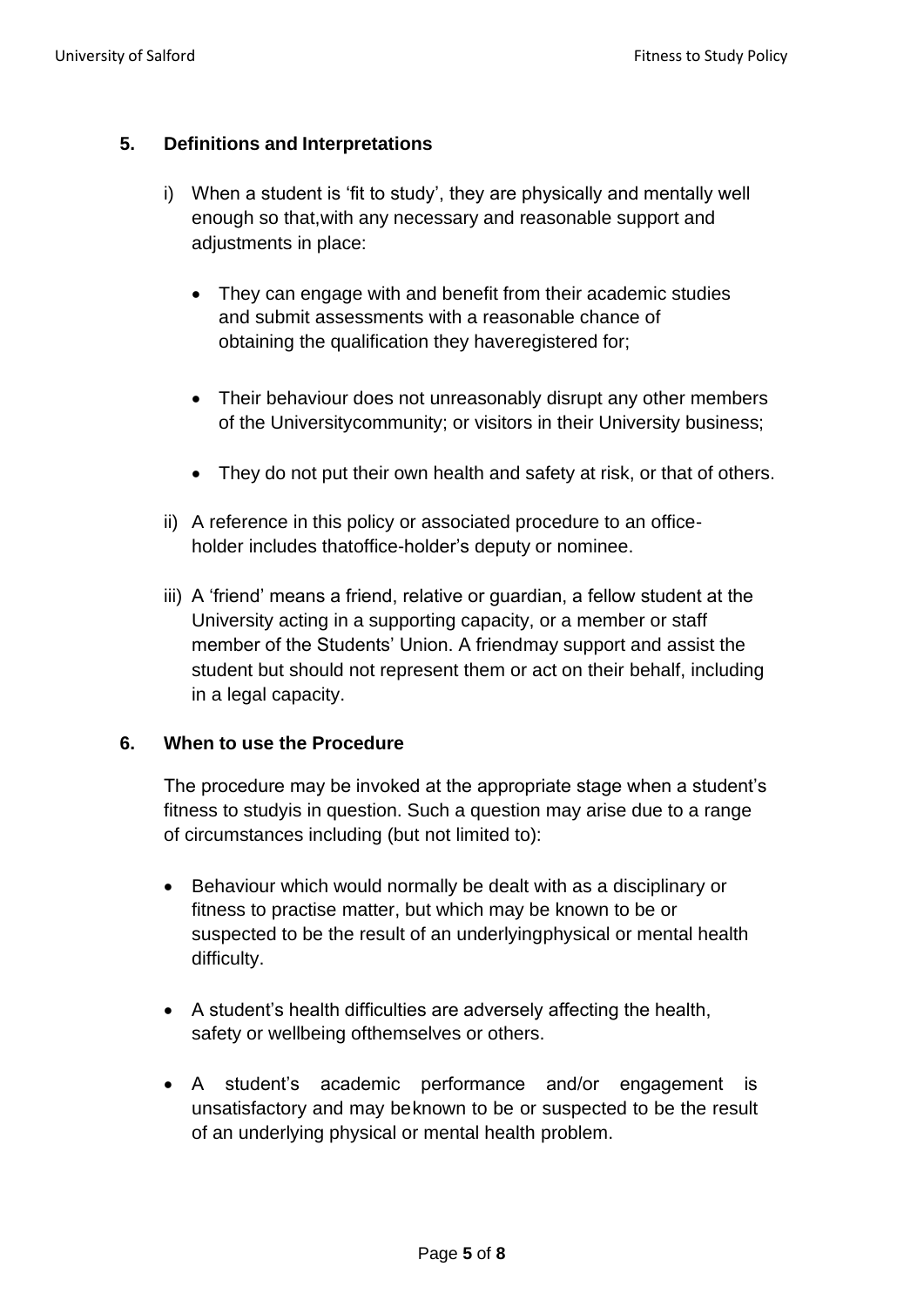# <span id="page-5-0"></span>**7. Relationship to other Policies and Procedures**

You can find a list of the University's policies and procedures here: [http://www.salford.ac.uk/about](http://www.salford.ac.uk/about-us/corporate-information/governance/policies-and-procedures)[us/corporate-information/governance/policies-and](http://www.salford.ac.uk/about-us/corporate-information/governance/policies-and-procedures)[procedures](http://www.salford.ac.uk/about-us/corporate-information/governance/policies-and-procedures)

# i) **Risk Review & Response Policy**

The Risk Review and Response Policy may be invoked before the start of, or during, implementation of the Fitness to Study procedure. Application of the Risk Review andResponse procedure will not necessarily impede the progress of the Fitness to Study policy.

# ii) **Safeguarding Policy**

If there are any concerns that the student is experiencing, or is at risk of, abuse as a 'vulnerable person', or is abusing someone else who is a 'vulnerable person' then thisshould be discussed with Counselling and Wellbeing Service in the first instance and appropriate actions agreed.

#### iii) **Fitness to Practise Procedure**

Students in certain disciplines (e.g. Nursing or Midwifery, which are subject to the requirements of Professional, Statutory and Regulatory Bodies) may be subject to separate and over-riding obligations to declare significant health issues. Where thereis a Fitness to Practise issue, the Fitness to Practise procedure or the regulations of the relevant Professional, Statutory and Regulatory Bodies, as applicable, will take precedence.

#### iv) **Student Misconduct Procedure**

A student who has a mental, physical or emotional health issue is not exempt from following the University's **Student Code of Conduct**. Where there is a Disciplinary issue, the Student Disciplinary procedure will take precedence, unless there is a reasonable belief by the School's nominee that the offending behaviour may be due partly or wholly to a physical, mental or emotional issue and that engagement with thestudent through the Fitness to Study procedure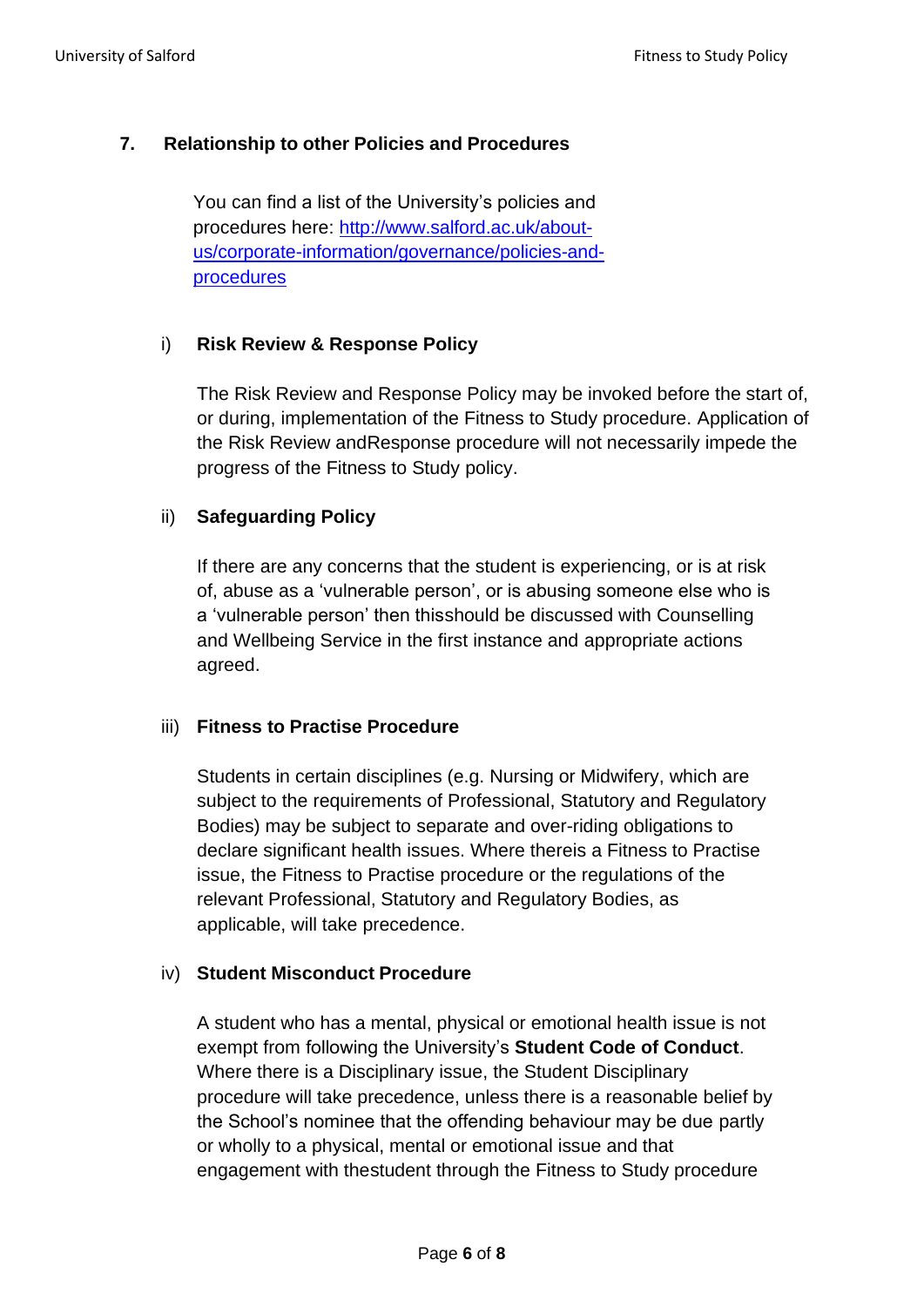is the most constructive way to address the issue.

#### v) **Student Engagement, Participation & Attendance Policy**

Under this policy a student will be offered support if they are struggling to engage withtheir studies. If it transpires that a student is not engaging due to mental or physical health issues, referral to Fitness to Study policy and procedure should be considered.However, if a student has already missed a substantial proportion of their studies, it may be that interruption of studies (with potential for return to study in the following year) will be the only possible option for consideration.

#### vi) **Order of Use of Policies**

Use of the Fitness to Study policy and procedure will normally only be considered if the Safeguarding policy, Fitness to Practise policy, Student Disciplinary procedure andStudent Engagement, Participation & Attendance policy either do not apply, have beencompleted, or have been considered/initiated and a recommendation made to engage the student with the Fitness to Study procedure, as relevant. The use of the Risk & Review policy will not affect the use of the Fitness to Study policy and procedure.

#### vii) **Student Support Policy**

The policy should be considered alongside the Student Support Policy Framework.